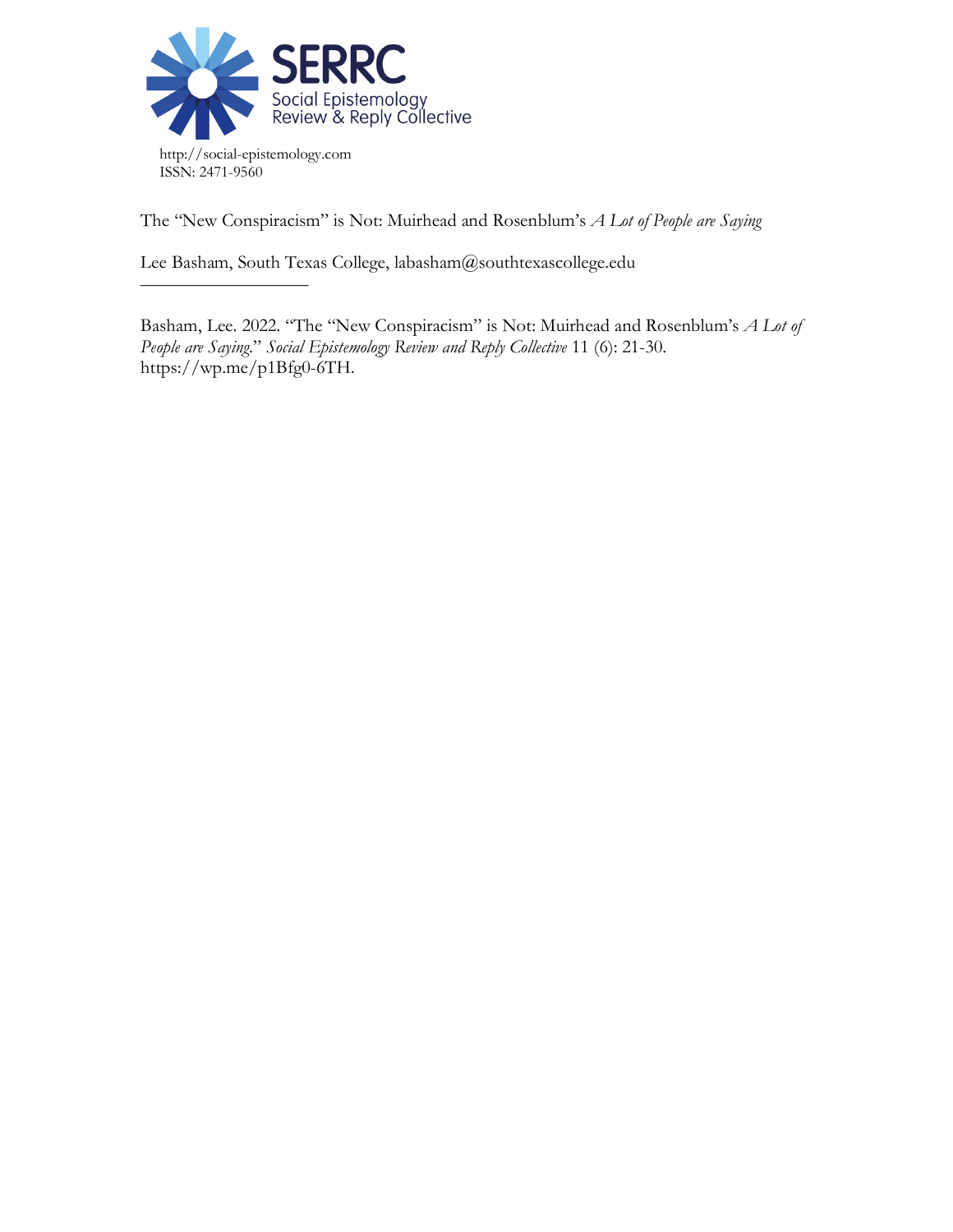

https://wp.me/p1Bfg0-6TH

"It's time to confront conspiracy theories? We've always been out of time for that." — Otto Blaast

In *Social Epistemology* we find an essay by philosopher Steve Clarke, "Is There a New Conspiracism?"1 He argues Muirhead and Rosenblum's *A Lot of People are Saying* appears to be an exercise in the fallacy of effigy, or in the American idiom, the fallacy of strawperson—a "scare-crow". Clarke's essay begins,

Muirhead and Rosenblum have misconstrued their chief examples of new conspiracism and mischaracterized classic conspiracism. The non-existence of a new conspiracism matters. If those studying contemporary conspiracism suppose that many of the objects of their study are theory-free then they are liable to fail to examine the theories that actually are driving contemporary conspiracism. Also, if they suppose that they are confronting an entirely new phenomenon then they are in danger of failing to learn lessons from the rich history of conspiracy theorizing.<sup>2</sup>

The blinding effect of *A Lot of People are Saying* is concerning. And, I suspect, Muirhead and Rosenblum's intention. Which constitutes a conspiracy, even in this case, welcome as a morality tale. In what follows I will amplify Clarke's points and present a somewhat different argumentation for them. We will review the standard forms of censorial hierarchical our society drifts towards and the reasons these are epistemically crippling. Clarke's piece is a foot in the door for a larger discussion. Let's help create that discussion. We will review preliminary material in the history of the debate over conspiracy theory and then focus on the recent social-psychological book Clarke critiques, *A Lot of People are Saying.*

While the term "conspiracism" is suspect, as it connotes a peculiar mentality, not a general rational ability that we actually witness in conspiracy reasoning. Clarke tolerates this unfortunate, pejorative term. But his general critique is well taken. Muirhead and Rosenblum are trying to restart what Lakatos would term a *degenerating research program*. But they are not doing this with *ad hoc* hypothetical add-ons, but political rhetoric. Clarke's thesis is simple; there is no new conspiracism. He argues in several cases that evidential claims, even if misplaced, motivate the instances of public concern about organized government and corporate deception. I would add, the idea there a *new conspiracism* constitutes instead a new attempt at inducing political panic, at least within a dwindling faction within their profession. So I would add Muirhead and Rosenblum's text is an act of "preaching to the choir" in a now, fortunately for democracy, nearly empty Church.

As we will see, perhaps a parallel religious metaphor would be they seek a Rival of Pathologizing. There is a great deal of government funding to be found there.

 <sup>1</sup> Clarke Steve. 2022. "Is There a New Conspiracism?" <sup>S</sup>*ocial Epistemology* 1-14. doi: 10.1080/ 02691728.2022.2057369. Hereafter, referred to as NC.

<sup>2</sup> Clarke, 2.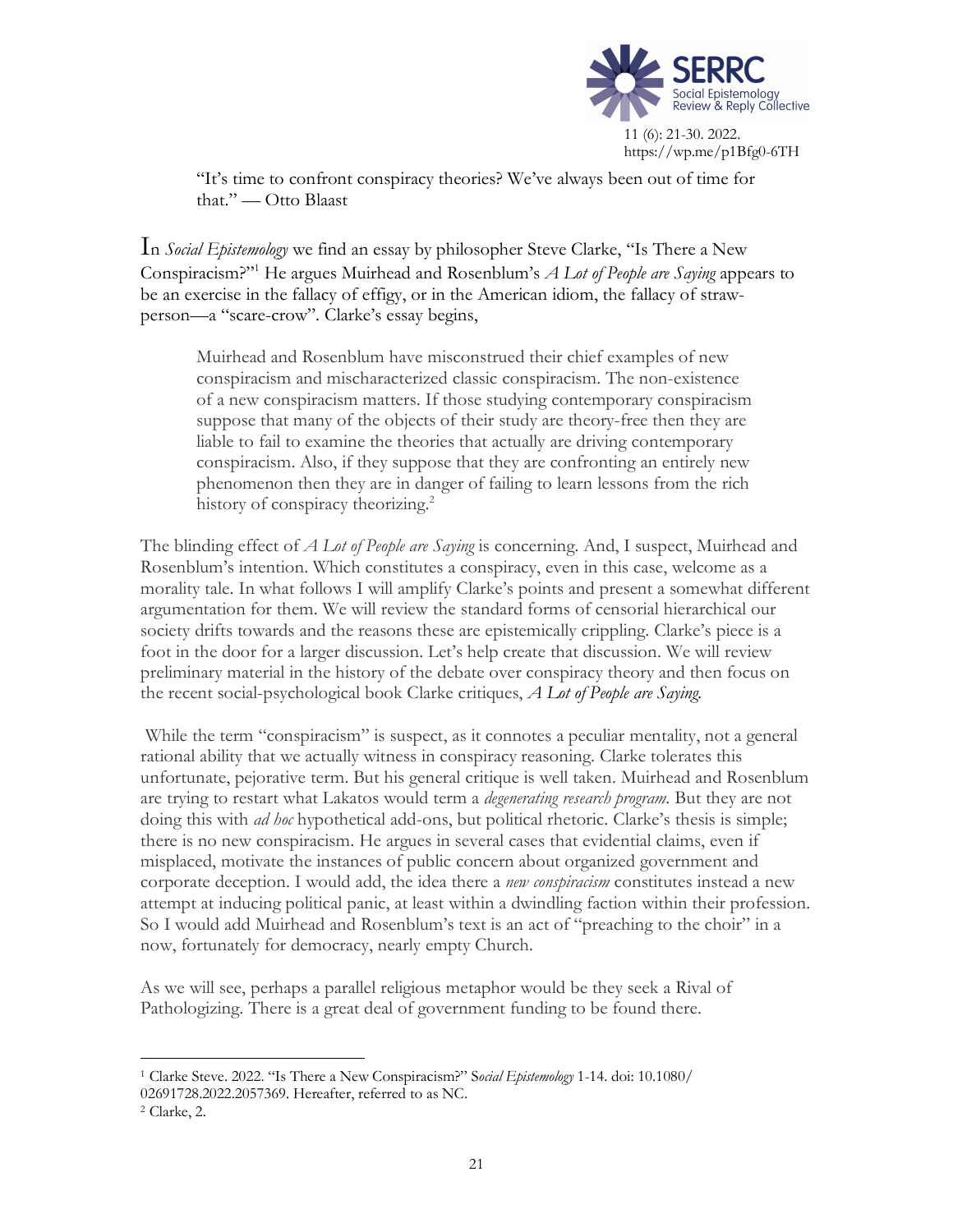## Clarke's essay concludes:

There is no new conspiracism. All of Muirhead and Rosenblum's (2019) examples of conspiracy without theory turn out, on close examination, *to be underwritten by theories* [emphasis added]. All of the techniques that they regard as distinctive of new conspiracism turn out to have been used by classic conspiracists in the past. It is important that we understand contemporary conspiracy theories, because, *inter alia*, they are an ongoing threat to democracy. In order to understand contemporary conspiracy theories, we need to appreciate that these are examples of a longstanding phenomenon with a rich history that we can learn from. The supposition that we are dealing with a new phenomenon can lead us to ignore history. The supposition that we are dealing with conspiracies without theories can lead us to fail to examine the actual theories that underwrite those conspiracies.<sup>3</sup>

This appears correct. So what is a "theory" in this context? It is a *generalizable* pattern of explanation. Rather like that of an investigative detective. Recall the triangle of crime: Motive, ability and opportunity are the *generalizable* features. When applied to the observable or easily, uncontroversial inferable facts, that identify who committed an established crime; say a murder. Then the exclusion of one or more of these fundamental human factors of action while reviewing multiple suspects. A subset, often a number of cooperating individuals, is then identified. Hence a conspiracy. The method is sound and entirely ordinary and universal. In fact, people who depart from it invite the accusation of insanity. This is the method of conspiracy theory be it in a legal action or much larger societal concerns. The requirements of the "triangle of crime" constitutes theory.

In the realm of social epistemology those who still wish to pathologize rational questions by the public, an authoritarian dismissal is again showcased in Muirhead and Rosenblum's *A Lot of People are Saying* (PAS)*.* It is the idea that concerns about intentional, organized corporate and governmental deceptions have, instead of advancing in insight and sophistication have epistemically degenerated to an irrational abandonment of even the need for evidence and logic. They have become mindless habits. This is false, but it is the "New Conspiracism" thesis*.* It appears to be implausible, it is even backward. I would suggest we are facing an unfortunate, new, and seemingly absurd, last gasp of *the pathologizing approach*. The last gasp of the increasingly obsolete pathologizing movement in the social sciences concerning public suspicions of conspiracy within government and the corporate world. That may be too optimistic, of course. Yet the retreat from the pathologizing movement in social psychology and allied fields has been extensive in the last decade and this retreat should be welcome in any democracy that aspires to remain a functional, informed and rational one.

 <sup>3</sup> Clarke, 11.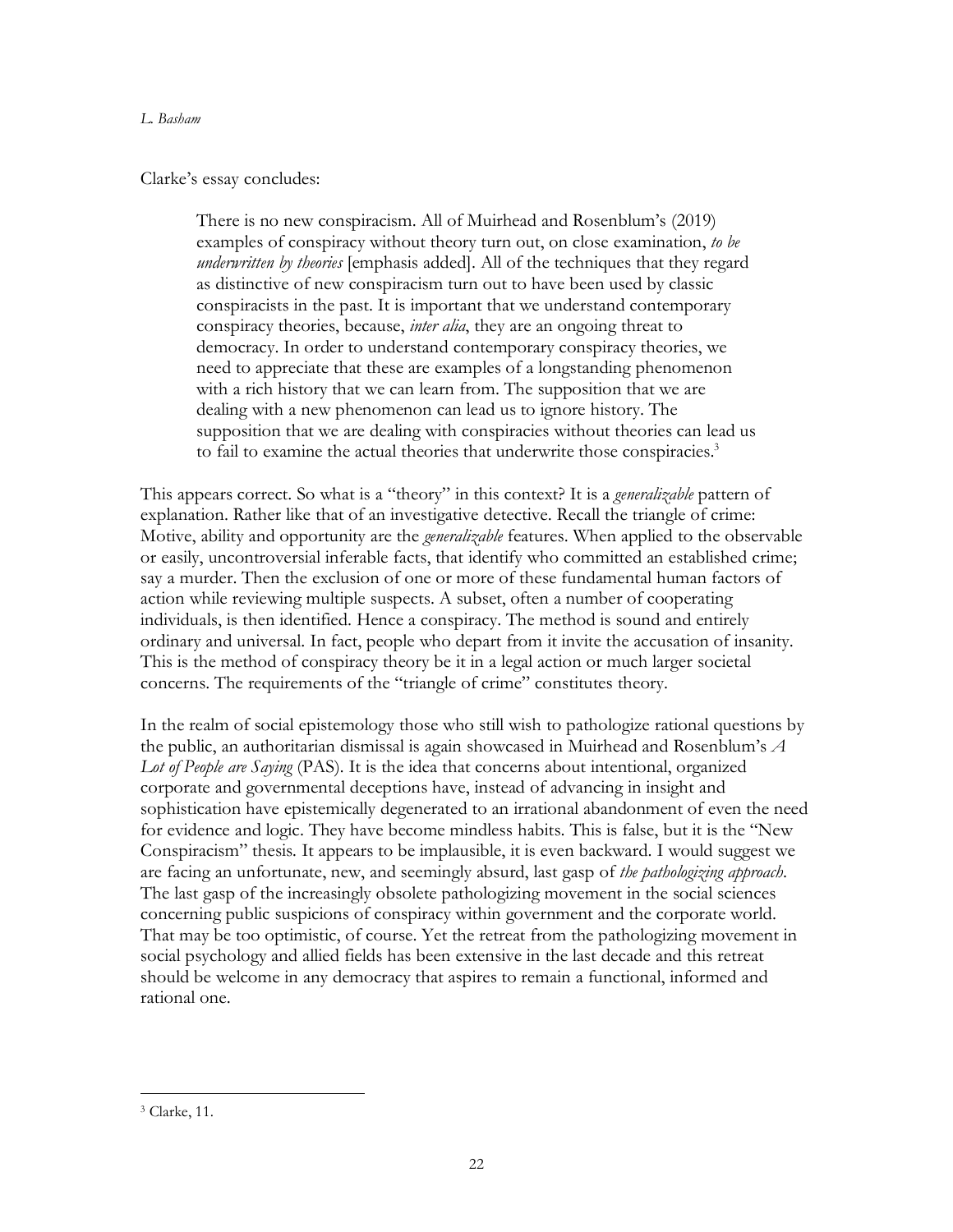

# **Pathologizing**

The pathologizing movement is characterized by two assumptions.

(1) That belief or suspicion of conspiracy is a defect in human cognition, and/or;

(2) it is an immoral, anti-social act, leading to, among other things, a tendency to conspire.

The current and historically established error of the first assumption is clear to anyone literate in recent and past events. The self-defeating nature of the second assumption in the context of democracy, and its irony, is also clear in a society where organized deception, secret-keeping and a governmental structure founded on suspicion of government power, including corporate power, is the norm and properly so. No surprise, governments and corporations don't wish to be evidentially interrogated by the citizens they exist among. We need to keep in mind there is a defuse academic industry, government funded, that has as its goal of contriving a disparaging view of its own citizens when they fail to trust their government and its foundation, corporations. *A Lot of People are Saying* appears to be a textbook case of this failed project. We are now to believe people are suspicious of their governments for no actual reason at all. Mindless zombies in the hands of conspiracy theory addiction. Clarke is right to have intelligent disdain for such a clumsy and irresponsible maneuver. A maneuver that arguably, may even border the paranoid. Consider this passage by Muirhead and Rosenblum:

The new conspiracism's targets are not arbitrary. They are democracy's critical foundations. The targets are key institutions and apples terminological foundations as well, meaning ways of knowing that make democratic government and politics possible. Grasping the danger also entails explaining how the process of delegitimizing these foundations actually work.<sup>4</sup>

So there are intentional, organized "targetings" here. That appears to be itself a conspiracy theory. We've seen this rhetorical language in pathologizing literature before. Recall the *Le Monde* declaration by Karen Douglas, et al., where they advocate conspiring against student's minds without explaining what exactly their manipulations were intended to ablate,

# **Let's Fight Conspiracy Theories Effectively**

The Ministry of Education must test its pedagogical tools against conspiracy culture. The wrong cure might only serve to spread the disease. Conspiracy theories are on many people's minds and are the object of all kinds of initiatives, sometimes local, sometimes more ambitious. The French government is among them, evidenced by the collaboration between the Ministry of Education and France Télévisions to produce and diffuse a 'video-kit',

 <sup>4</sup> PAS, 81.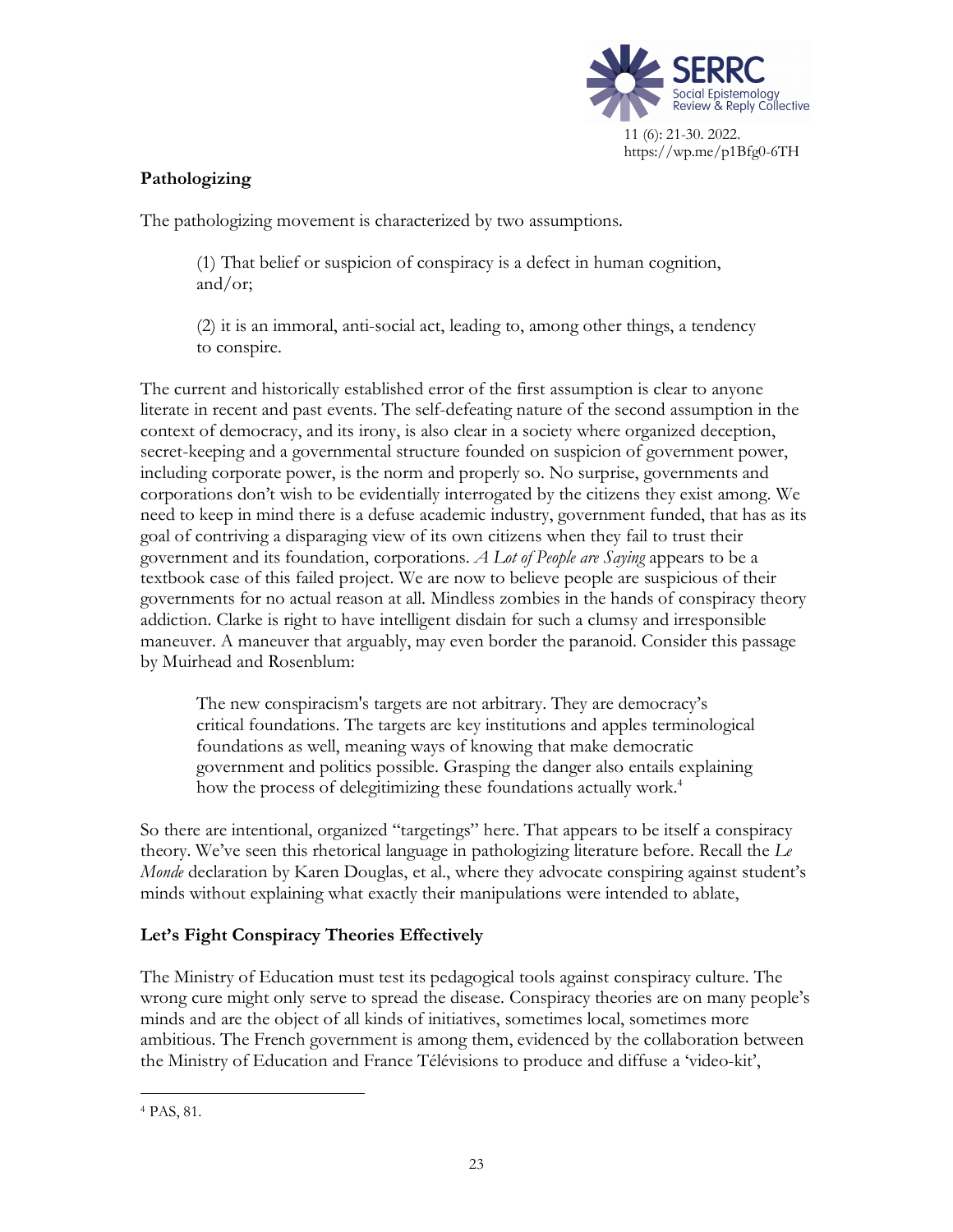available to all in the teaching profession (https ://vimeo.com/151519913). They also explore suitable responses to the worrying spread of these 'theories' by proposing, here and there, an intellectual defense or critical response. Ultimately, these associations come together to fight against this particular form of contemporary misinformation known as 'conspiracism'.5

So there is little new in the manner of Muirhead and Rosenblum's *A Lot of People are Saying*. Having read the book, the *Le Monde* declaration seems like an abstract for Muirhead and Rosenblum's text*.* This is helpful, as criticism of the *Le Monde* declaration was extensive, influential and successful. 6

To understand the quality of the pathologizing movement and why it must descend into overt political rhetoric, let's turn to the widely circulated but equally questionable study by Viren Swami, et al. The study purports to show "conspiracy theorists" have significantly reduced rational ability. Let's look at the study.

In a 2014 study by Viren Swami et al.—"Analytic Thinking Reduces Belief in Conspiracy Theories"—the researchers sample people for their willingness to doubt official narratives with a test that mentions a number of conspiratorial possibilities and asks participants to rate them on a Likert scale. The participants also take a "test of analytical thinking" known as the REI. What is the REI?<sup>7</sup> It is an inventory of self-ascribed *attitudes* and our beliefs about how we compare *to others*. It is not a test of any actual analytical ability, and certainly not in the context of reasoning about the probability certain conspiratorial activities are occurring or not. As a proxy for *that* skill, it is seemingly irrelevant. The REI offers claims like:

- I am much better at figuring things out logically than most people.
- I usually have clear, explainable reasons for my decisions.
- I don't think it is a good idea to rely on one's intuition for important decisions.
- Thinking is not my idea of an enjoyable activity.
- I have no problem thinking things through carefully.
- When it comes to trusting people, I can usually rely on my gut feelings.

And so on. Yet, remarkably, it is used as a proxy for analytical reasoning skills, and those applied to conspiracy theory judgement. It is a self-perception and personal projection style test. As it happens, people inclined to suspect conspiracy theories score slightly lower on the REI than people who tend to reject conspiracy theories outright, without hesitation. From this Swami et al. conclude that conspiracy theorists have less analytical *ability* than those who

 <sup>5</sup> *Le Monde*, 6 June 2016, 29.

<sup>6</sup> See SERRC (*Social Epistemology Review and Reply Collective*), James Collier, editor, under Dentith and Basham. The discussion is interesting. In her defense, Douglas concedes that there are deep tensions in her pathologizing position (personal correspondence), but this is natural to any intelligent position. The difference is, our perspective protects functional representational democracies against hierarchical abuse of information access, her position appears to diminish this.

<sup>&</sup>lt;sup>7</sup> A typical version of the REI is found at http://www.mike-stalkfleet.com/downloads/REI.pdf.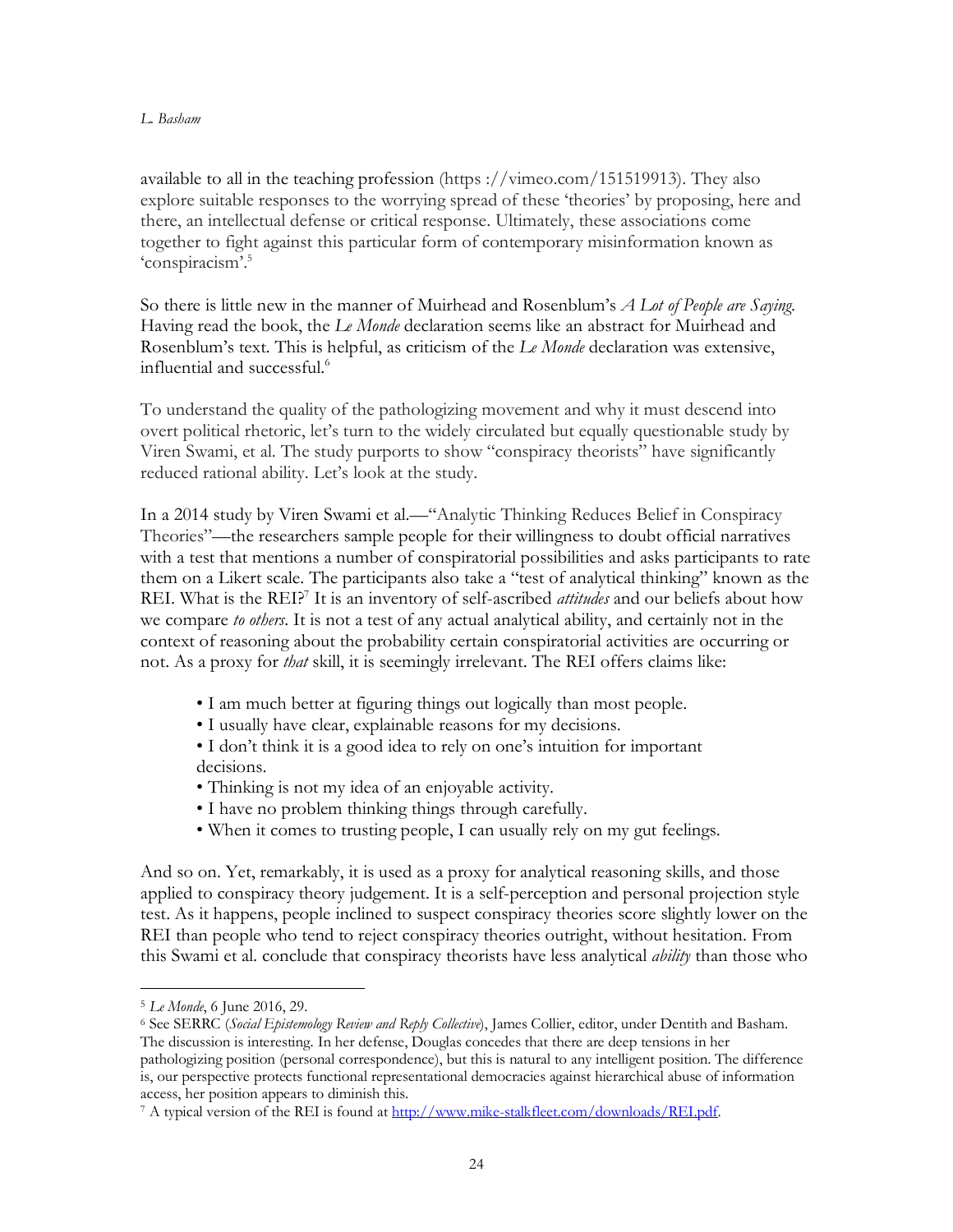

are less inclined to suspect conspiratorial possibilities. The soundness of this inference deserves little comment. Because, perhaps, they are humbler and more self-aware? More honest? Why don't you ask them?

Yet we see Swami et al.'s study still uncritically raised as a "finding" flag, that conspiracy theorists have reduced analytical skills. When a brief acquaintance with them will convincingly show typically the opposite. Swami et al. conclude, on the basis of this manner of research, that, "Our results highlight the potential utility of supporting attempts to promote analytic thinking as a means of countering the widespread acceptance of conspiracy theories." <sup>8</sup>

I think not. If the State wants to reduce the public proclamation of conspiracy theory, instead it must use either punitive measures (as we see in some countries) or find some manner in which to mentally cripple the cognitive ability of the young; the older, being beyond reach. This a fundamentally anti-democratic movement within the social sciences. We can review the fallacious inferential maneuvers within the pathologizing literature at much greater length, but space constrains. It is my displeasure to suggest that the flawed Swami et al. study remains popular in the pathologizing social science community, it's citations and is characteristic of a larger body of easily disputed social science literature.

That said, following the *Le Monde* declaration, *A Lot of People are Saying* seems a supersized editorial piece with little empirical content. For instance, Muirhead and Rosenblum introduce a new scientific, social-psychological concept, "spew":

Our initial look at the new conspiracism from a perch high off the ground is a start … The new conspiracism *spew* [emphasis added] attacks Presley not only long held grievances but also in numeral others if they arise and revealing in the outrage of their claims generate but while it may seem when toxic and diffuse, the new conspiracism consistently circles around identifiable set of targets political parties and knowledge producing institutions. What makes the attacks on these elements of democracy so dangerous? The answer is that parties and elections, on one hand, and the administrator state depend on expert knowledge, on the other hand are two foundations of democratic government. Neither democratic politics nor governing can be carried out without them as a practical operational matter, both are essential they are also foundational in another sense they provide wind grounds of democratic legitimacy as philosopher Pierre Rosanvallon puts it, "There is an inescapable dualism to democracy it has to arrange for periodic choice among significantly different individuals and programs, and it must have stablished institutions with rise above those differences to promote the general interest.<sup>9</sup>

 <sup>8</sup> Swami, Viren et al. 2014. "Analytic Thinking Reduces Belief in Conspiracy Theories." *Cognition* <sup>133</sup> (3): 572- 585.

<sup>9</sup> PAS, 81-2.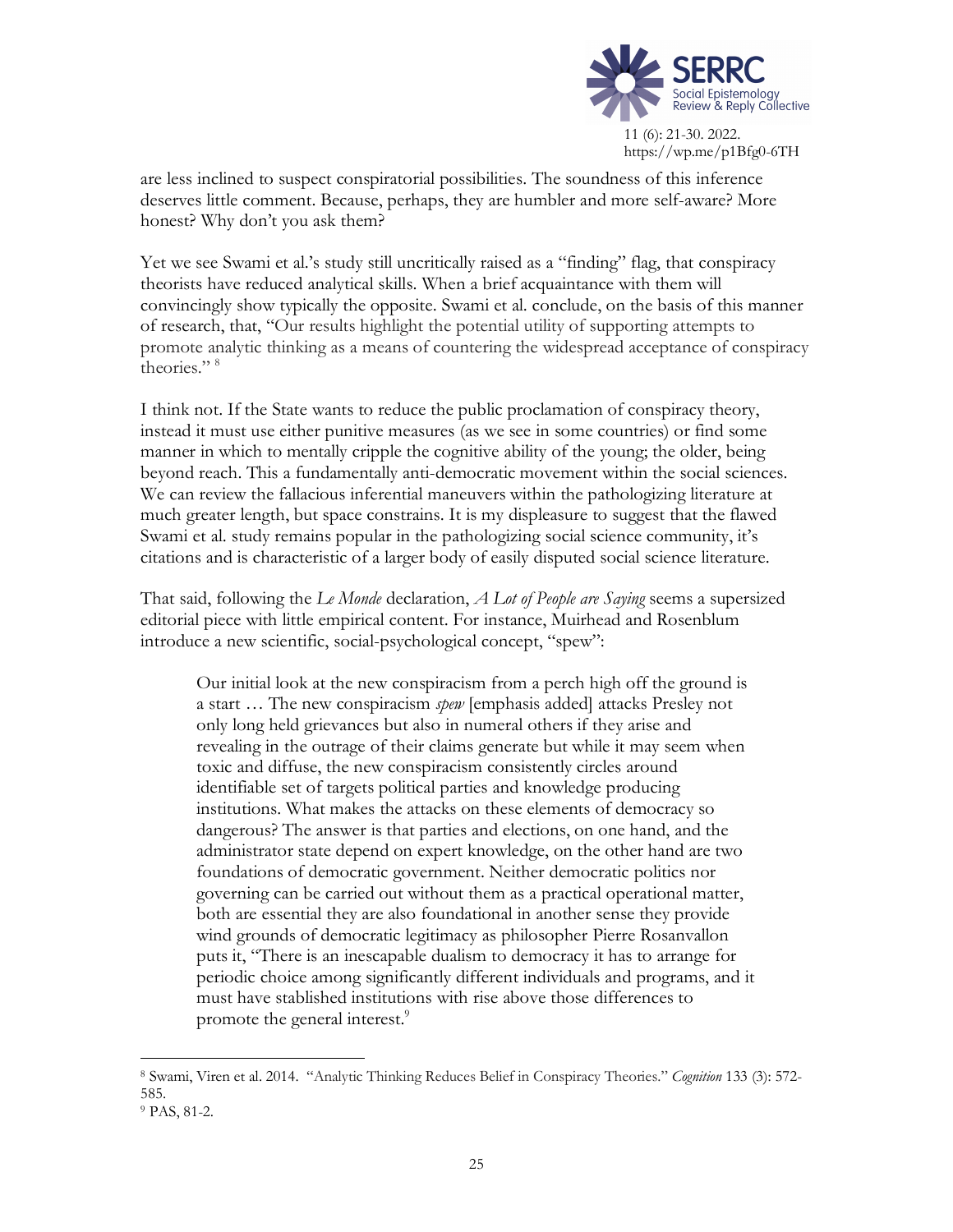While they mention in oblique fashion a philosopher, the book reflects no awareness of the actual epistemic philosophical literature on conspiracy theory. The book is absent any of the complex and extensive epistemic philosophic debate and discussion that has its roots more than 20 years old. This omission is not merely academically incompetent; it cripples the subsequent text. The result is an obsolete, epistemically elitist, establishmentarian and even self-contradictory position.<sup>10</sup> But we encounter none of this debate in the text. Clarke's attention to this text and his critiques are well placed. We have those who would argue, on the basis of what appears to be a vast if diffuse conspiracy theory against the state, that the state should take conspiratorial action against conspiracy theorizing. The ironic character of *A Lot of People are Saying* is striking.

The point of conspiracy explanations is to hold government accountable. Not to destroy it. The salvation of the state, as well as corporate affiliations, rests with watchfulness of people. That is the premise of Democratic systems. To see people who have concerns about government and corporate conspiracy is misguided. It is, as Juha Riakka terms it, *Conspiracy Theory Phobia.*<sup>11</sup> The "phobia" in *A Lot of People are Saying* also seems somewhat contrived. Yet we see in the above passage it still persists within a small group within the social sciences. Fortunately, for the most part the pathologizing project has receded under pressure of critics.

Competent conspiracy theorizing is a complex, difficult task requiring not just an ability to come to grips with the evidence by the theorist, but to present to help others and them understand the case for the correctness of a conspiracy theory. Without these steps, the conspiracy theory, as David Hume might put it, falls still borne from the press. That is, dead. So the concept of a "evidence-free" *New Conspiracism* appears to be a non-starter. It falls still borne. Clarke explains this well. Without evidence, no conspiratorial accusation will even be seriously entertained. Such is the competition of ideas, in general. Muirhead and Rosenblum's thesis is a non-starter.

As idealistic and beguiling as this may seem, it is historically amnesiac. To be fair to Douglas, she has moved, as I see it, to a more nuanced, restrained skepticism of conspiracy theorizing. Rather as I have a slightly less enthusiastic view of conspiracy theory than I once did. We appear to be on some sort of metaphorical, Hobbesian common ground at this time. So let's recall recent history, for instance the Iraq War.

In the background, we must recognize that our epistemic and political strategies to protect an intelligent and communitive *polis* must always evolve with the censors and their thought elimination campaigns, largely emanating from a small but influential faction within social

 <sup>10</sup> The political *bias* in the text, while not in itself objectionable, becomes problematic. Leftist conspiracy theories are as commonplace as those of what we call the right. I apologize for using these reductive, political simplicities, but they are frequent in public discussion.

<sup>11</sup> Riakka, Juha and Lee Basham. 2018, "Conspiracy Theory Phobia." In *Conspiracy Theories and the People Who Believe Them* edited by Joseph E. Uscinski, 178-86.Oxford University Press.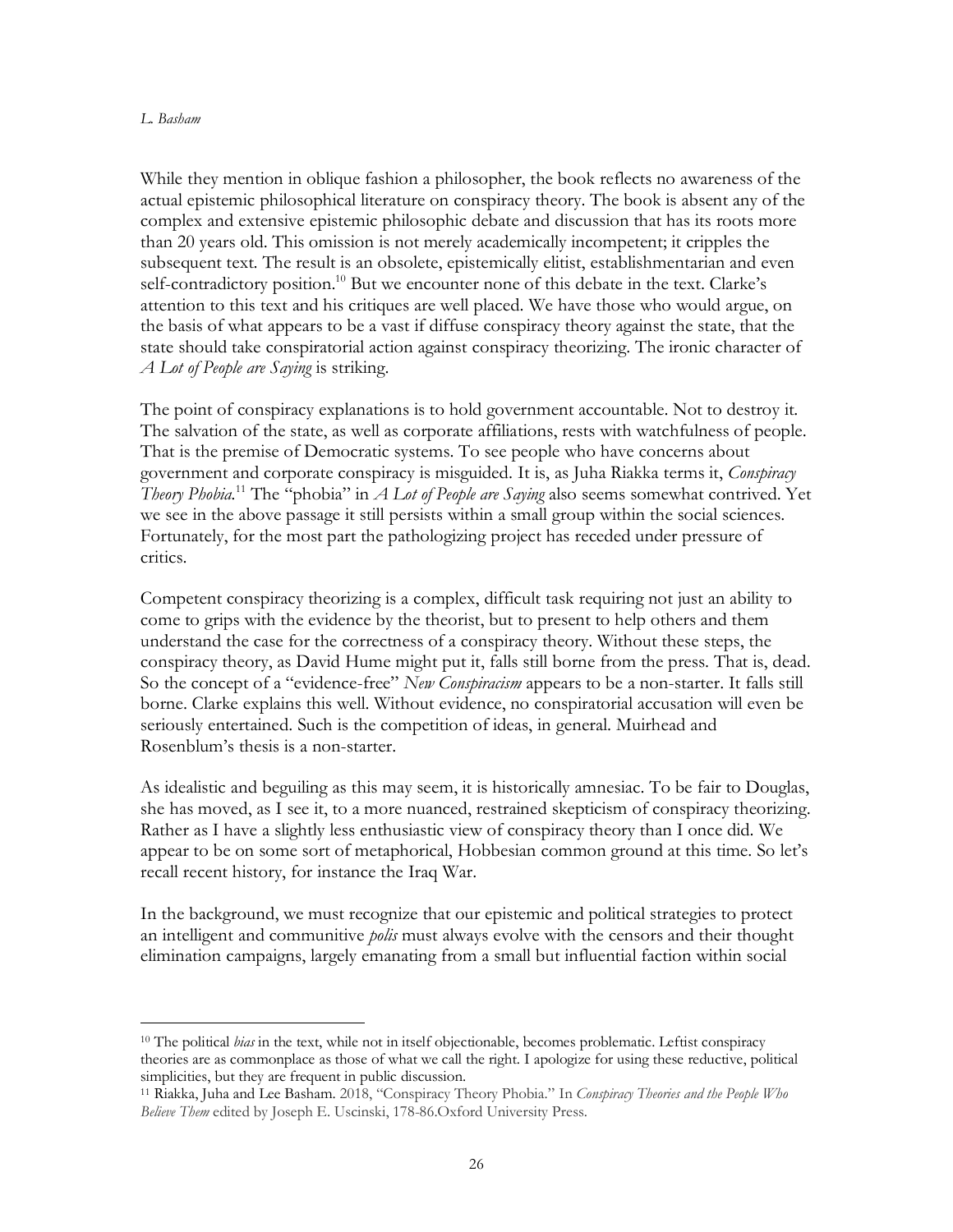

11 (6): 21-30. 2022. https://wp.me/p1Bfg0-6TH

psychology and other allied, governmentally funded programs. <sup>12</sup> So Clarke's critique of the *New Conspiracism* is a welcome one. Clarke's point is that the *New Conspiracism* view is empirically false and easily and dangerously abused by the very people whom the authors claim do not exist. This image comes to mind: The pathologizers, alone, chasing their own tails. The debate about the rationality of conspiracy theory is largely resolved. They are frequently rational. So they invent a new category of conspiracy theorizing, one that by definition is *reasonless conspiracy theory*. A sort of mindless habit, like smoking cigarettes or a meth addiction. This perspective is a resort to *ad hominem* but it is worth a careful and cautious look. It dehumanizes, because the pathologizing approach denies rational status to the majority of humans, who are, properly, conspiracy theorists. Does this actually, unlike simple addictions, happen with any significant frequency? Clarke is, as most informed people should be, suspicious.

Clarke points out that *A Lot of People are Saying* has some limited popularity; 157 citations. While I don't know the content of each of these citations, and I suspect, including Clarke's, some are critical, it is a surprising number given how little actual science is to be found in the book. So we should attend to this and respond if our commitments include maintaining a functional representative democracy, instead of undermining it by pathologizing most of its citizens as enemies of the state, as we see in Douglas et al., "Understanding Conspiracy Theories".<sup>13</sup> A UK government funded paper, One does not bite the hand that feeds.

In keeping with his contributions to the literature, Clarke's core argument, as I understand it, is both insightful and characteristically straightforward.: Counter example after counter example, all refuting the core examples presented by Muirhead and Rosenblum. There is little to disagree with here. The limitation of scope might catch our attention though. I believe Clarke's points take us beyond the immediate context. I think he should follow his feet forward. For instance, there is a tendency, epistemically misguided we might suspect, in many commonwealth countries towards an epistemic sort of submission to the state. Consider Australia's censorial and easily abused "hate speech" laws. Or those of the UK or NZ. I find them, on careful examination, to be inscrutable. Nearer to where I live, we see a similar pattern in Canada. But this is a parochial distraction by a US citizen. To the point: There is a Social Epistemic silencing progression, and Clarke's critique is welcome. Those who suggest there are intentionally organized corporate and governmental abuses are not irrational. And the idea we would attempt to identify these is laudable. Let's look at some cases that support Clarke's concern. Rational conspiracy concerns are legion, so the choice here is random.

Consider the Operation Northwoods document. I have met few self-described "conspiracy theorists" unaware of this document, even if they are teenagers. Operation Northwoods was

 <sup>12</sup> Douglas, Karen, et al. 2019. "Understanding Conspiracy Theories." *Political Psychology* 40: 4-35. The paper, which attempts to dismiss people with concerns about government deception, was funded by the UK government *via* CREST, the Centre for Research and Evidence on Security Threats. Having meet Douglas and had productive conversations with her and discovered we love the same movies, I believe she is entirely sincere; yet, again, one does not bite the hand that feeds. It should not even occur to us.

<sup>13</sup> Douglas, Karen, et al. 2019. "Understanding Conspiracy Theories." *Political Psychology* 40: 4-35.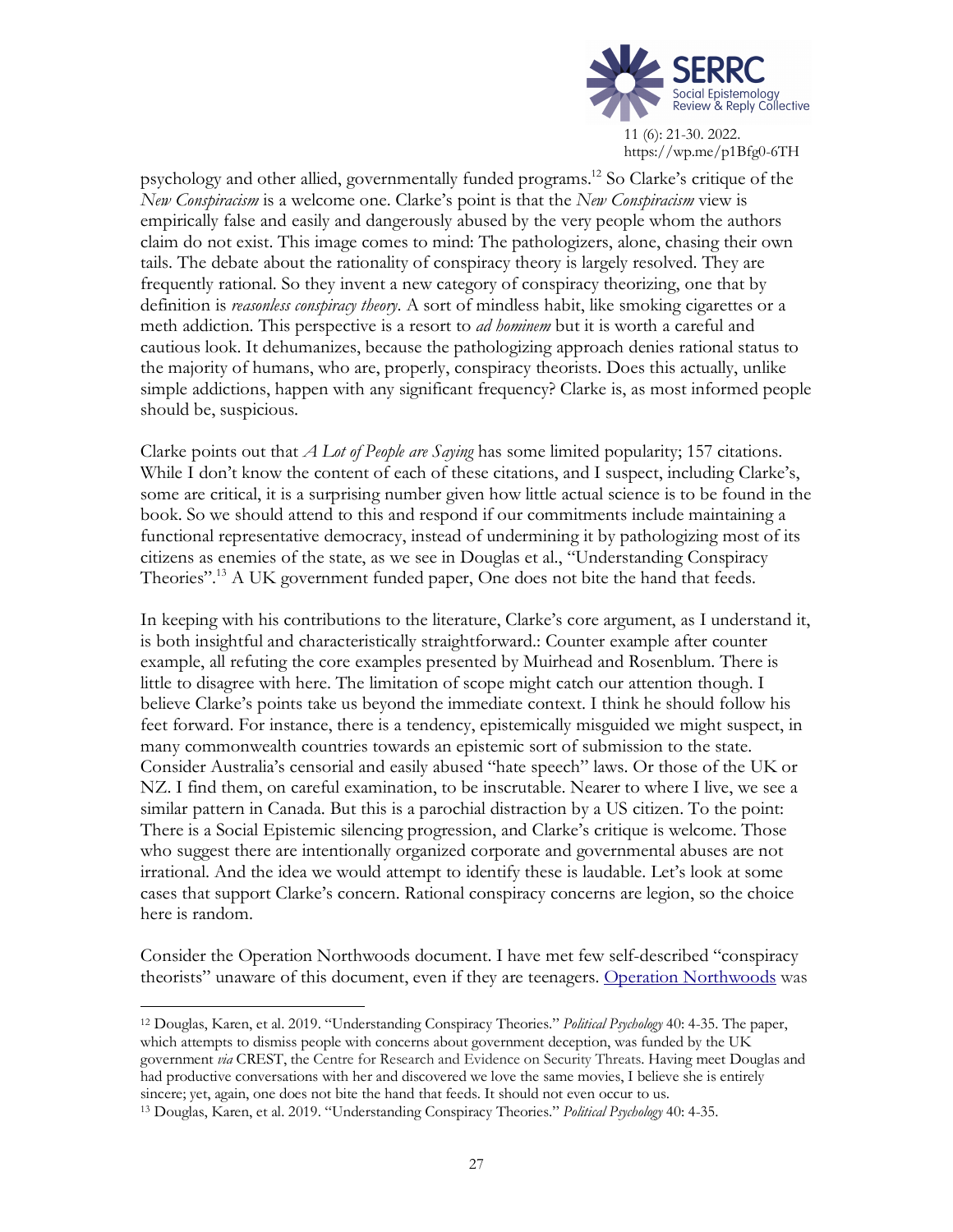a collection of schemes suggested by the Pentagon. Pentagon officials presented these to the Joint Chiefs of Staff in 1962, setting out a number of "false flag" plans that could be blamed on the Cuban Communists in order to justify a war and invasion against them. Then President John F. Kennedy rejected the concept and had the military Chief of Staff removed.14 One of these involved the idea that a U.S. Navy ship could be blown up in Guantanamo Bay, deliberately. Clearly a reference to the press headlines of 1898 Maine explosion, earlier period, the phrase, "A *'Remember the Maine'* incident." is found in the document,

3. A "Remember the Maine" incident could be arranged in several forms:

a. We could blow up a US ship in Guantanamo Bay and blame Cuba.

b. We could blow up a drone (unmanned) vessel anywhere in the Cuban waters. We could arrange to cause such incident in the vicinity of Havana or Santiago as a spectacular result of Cuban attack from the air or sea, or both. The presence of Cuban planes or ships merely investigating the intent of the vessel could be fairly compelling evidence that the ship was taken under attack. The nearness to Havana or Santiago would add credibility especially to those people that might have heard the blast or have seen the fire. The US could follow up with an air/sea rescue operation covered by US fighters to "evacuate" remaining members of the non-existent crew. Casualty lists in US newspapers would cause a helpful wave of national indignation.<sup>15</sup>

Some quick background: The USS Maine exploded in the Havana harbor in 1898. It was used as a reason for the Spanish-American war that vanquished Spain from the North and South American Continents. However, the best explanation for this explosion appears to be internal to the operation of the Maine, not a Spanish mine attack.16

We might term the neglect of this pattern of political abuses and those who encourage it the "United States of Amnesia". This applies to the cognitive decline in many Western Democracies. There is also the illusion of mystery-redemption, where "that was then, this is now" mentality, where the inference is that the past patterns of act do not repeat into the future. Some professional Historians have sometimes argued that history does not repeat itself. The dispute is only over the *minutiae* of details. One way of putting this is that while History doesn't *precisely* repeat itself, it certainly rhymes. What's important is Muirhead and Rosenblum's thesis has no significant empirical support. Having read *A Lot of People are Saying,* it's clear it is a long editorial by people still mislead by their establishmentarian attachments and an obsolete elitist perspective that is anti-democratic.

 <sup>14</sup> This been alleged to have set the first stage a plan for Kennedy's assignation but is that speculative.

<sup>&</sup>lt;sup>15</sup> See https://publicintelligence.net/operation-northwoods/. Retrieved July, 2017.

<sup>&</sup>lt;sup>16</sup> See http://www.nhgallery.org/uss-maine/. Retrieved June, 2021.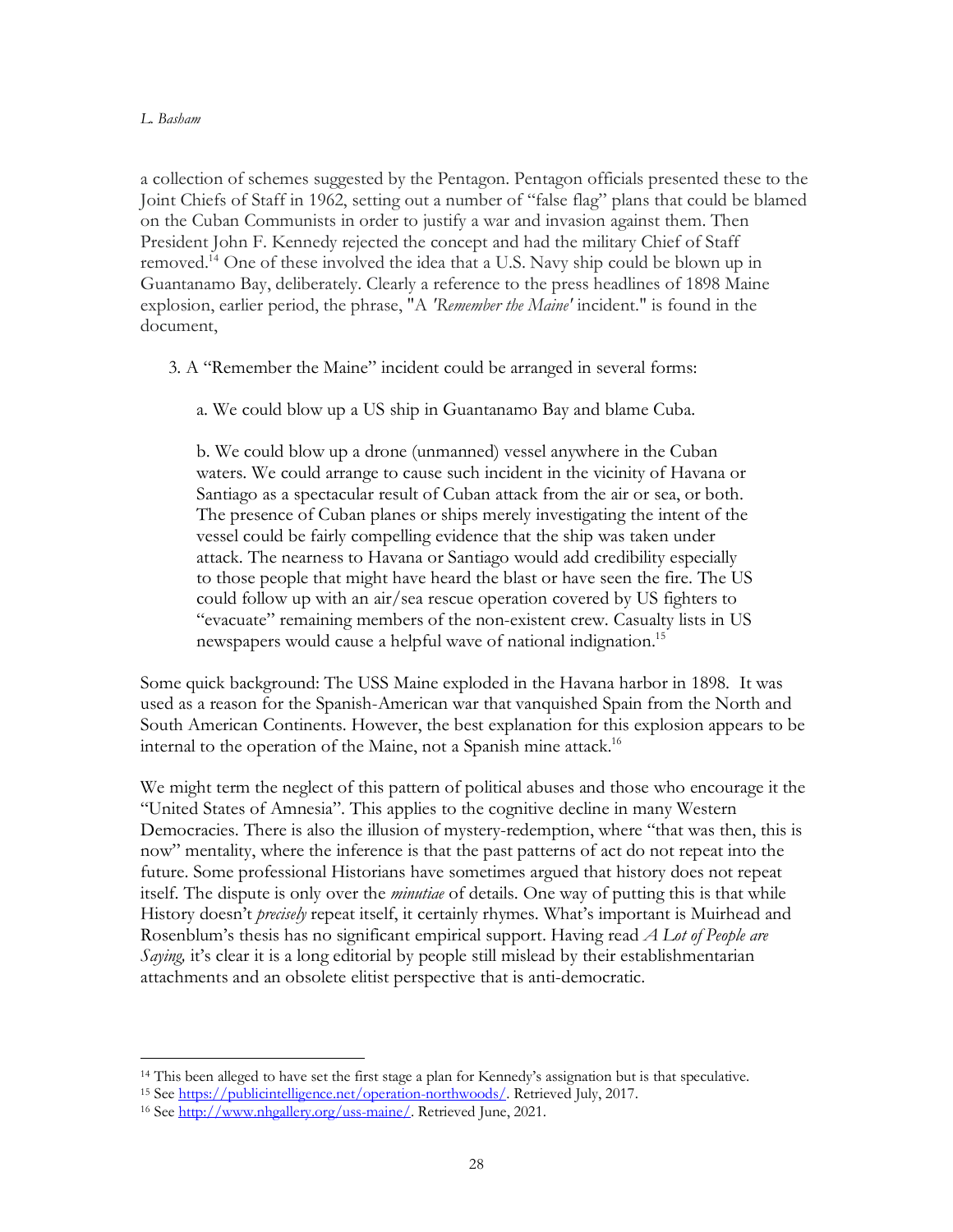

https://wp.me/p1Bfg0-6TH

A habit of vigilance, a measure of suspicion, is proper to any democracy. This is not a blind skepticism, but a stance of caution driven by historically literacy, current evidence and logical inference. As we see in the revelation a prestigious public source of information, The National Geographic Society easily abused *Public Trust.* We need to remind ourselves that the background issues have already largely been resolved in epistemology more than a decade ago. We face a difficult question. If our dominant Media corporations can move Egyptian Pyramids around<sup>17</sup>, or in another case, repopulate downtown Manhattan with image manipulation, and defend their actions in doing so, what can't they do? What will they not do? These questions raise powerful and difficult epistemic issues in any democracy based on the premise of an informed public. That well know question requires theory.

In the background there is thinly veiled fear: Among academics there is a general mood of elitism, an almost super-human sense of superiority and as a consequence, intellectual separatism, one I do not find well-supported in my friendships and broader encounters with non-academics.

The people's concerns should be ours. Clever pseudo-scientific and pseudo-philosophic evasions, like those we find in Muirhead and Rosenblum should be critiqued with patience. But just the same, critiqued. Clarke does a fine job of this. Clarke mentions this example of the Muirhead and Rosenblum pathologizing project of "no theory",

Donald Trump has declared various U.S.A. elections to have been 'rigged', including, most recently, the 2020 U.S.A. Federal election. Why explanations for allegedly rigging elections Trump has participated in are readily apparent – to try to prevent Trump from winning those elections and/or to try to enable a rival candidate to win. How explanation will vary from election to election and some of these explanations will be more complete than others. Trump and his close followers have provided reasonably precise details of how, they believe, the 2020 election was rigged. They have asserted that Dominion vote counting machines were manipulated to flip millions of votes from Trump to Biden, that dead people voted in Michigan and Pennsylvania, that Republican poll watchers were prevented from monitoring vote counting in Democrat controlled cities, and that signature verification machines were manipulated in Nevada (McEvoy 2020). By combining these and other assertions Trump and his followers have provided quite a detailed theory explaining how and why the 2020 election was allegedly rigged. It is not a convincing explanation, but this is because it lacks substantiating evidence, and not because it lacks theoretical underpinnings.<sup>18</sup>

Clarke seems correct. There was some election fraud in the US 2020 presidential that is well established, but this residue of concern is normal to any democracy in the midst of politically charged national elections, and a stance of distrust, a background theory of the prospect of abuse of any electoral process is unmistakable, rather we think it is properly applied in the

 <sup>17</sup> *National Geographic.* See http://www.alteredimagesbdc.org/national-geographic/. Retrieved June, 2021. See also Ritchen, Fred. 1984. "Photography's New Bag of Tricks." *New York Times Magazine*. November 4. Section 6: 43. See also https://www.nytimes.com/1984/11/04/magazine/photography-s-new-bag-oftricks.html. Retrieved May, 2021.